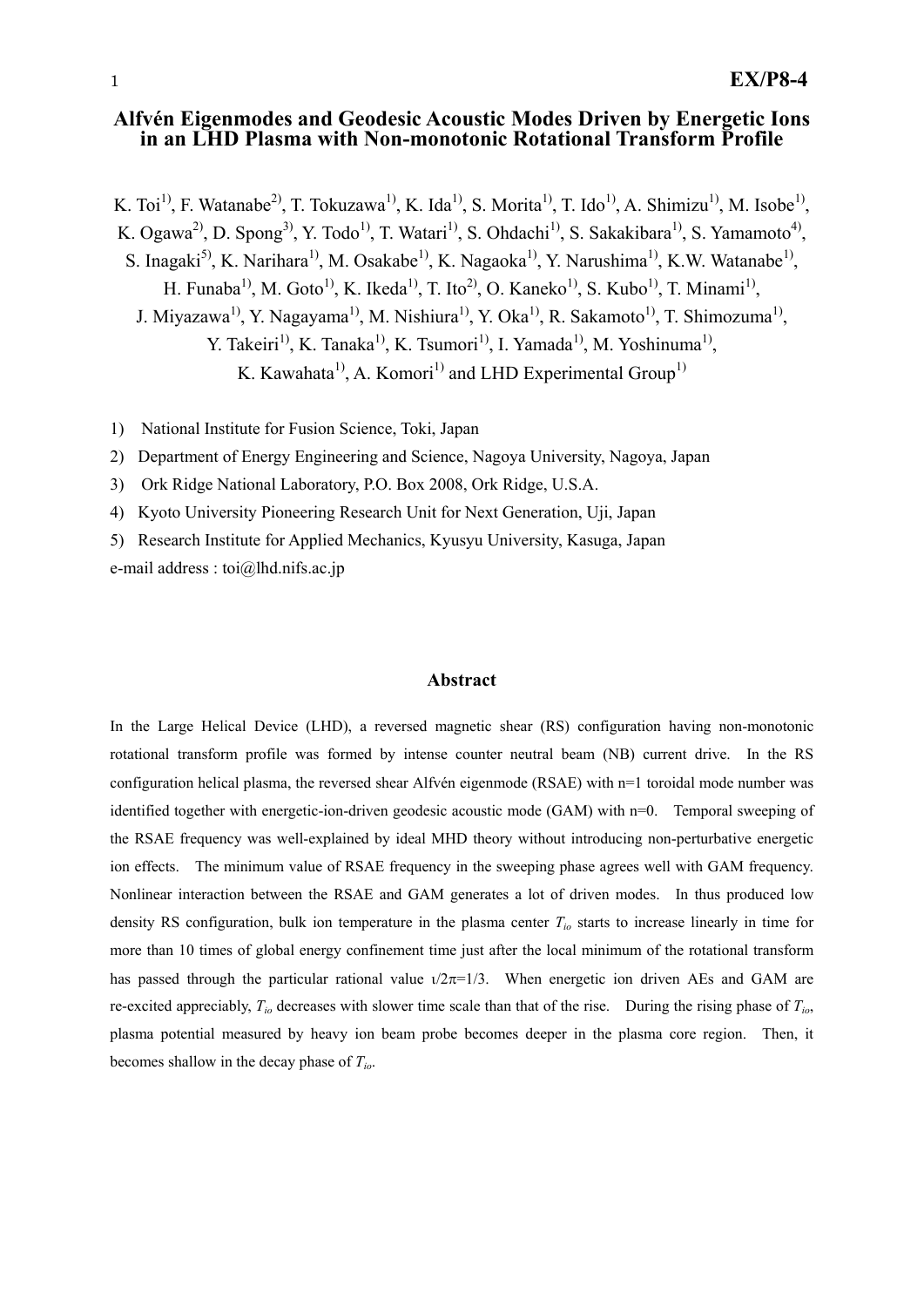#### 1. **Introduction**

In a burning plasma, the Alfvén eigenmodes (AEs) may be destabilized by alpha particles and then would enhance their radial transport and loss. Comprehensive understanding of interaction between AEs and energetic ions is particularly important for finding a way to minimize energetic ion transport induced by AEs or even use AEs favorably. So far, various AEs and their impacts on redistribution and loss of energetic ions are intensively studied in many tokamaks and helical devices [1-8].

Recently, *reversed magnetic shear* (RS-) configuration which has the zero magnetic shear layer away from the magnetic axis has received much attention because high plasma confinement with internal transport barrier (ITB) is easily achieved. In the RS-tokamak configuration, characteristic energetic-ion-driven Alfvén eigenmodes called *reverse shear AE (RSAE)* or *Alfvén cascade* are often observed [9-13]. Excitation of RSAE is closely related to the existence of zero magnetic shear layer in a non-monotonic safety factor (q-) profile. In most of cases, the RSAE frequency is swept upward from a finite minimum frequency when the local minimum  $q_{min}$  decreases passing through the integer values 3, 2 and so on in time. It was theoretically explained that the minimum starting frequency is determined by the geodesic curvature effect and other plasma pressure effects [14]. The RSAE frequency is used as a useful experimental monitor of q<sub>min</sub> and enables us to predict a timing of the formation of an internal transport barrier (ITB) [15].

It is interesting and significant to investigate energetic ion driven instabilities such as AEs and confinement properties of bulk plasma in RS-helical/stellarator plasmas with non-monotonic rotational transform profile. This experimental trial was carried out on the Large Helical Device (LHD) by using counter neutral beam (NB) current drive. This paper describes characteristic features of energetic ion driven MHD instabilities and bulk plasma confinement in thus produced reversed magnetic shear configuration on LHD.

### **2. Reversed Magnetic Shear Configuration Formed with Counter NB Current Drive**

In low beta LHD plasmas, the rotational transform  $\iota/2\pi$  increases monotonically toward the plasma edge, where the whole plasma region is in *negative* magnetic shear. In order to generate a non-monotonic rotational transform profile with a local minimum which is a *reversed shear* (RS-) helical configuration on the condition that energetic ion effect is noticeable, large amount of plasma current  $I_p$  up to  $|I_p|/B_t \sim 100kA/T$  ( $B_t$ : toroidal magnetic field) was induced in low density plasma by counter neutral beam injection (NBI). A typical discharge waveform is shown in Fig.1, where  $I_p$  reaches -130 kA (counter direction) at  $B_f$ =1.3 T in the magnetic axis position in the vacuum  $R_{ax} = 3.75$ m. Total absorption power of counter NBI is about 2 MW and typical energy of hydrogen beam is about 160 keV. In this shot,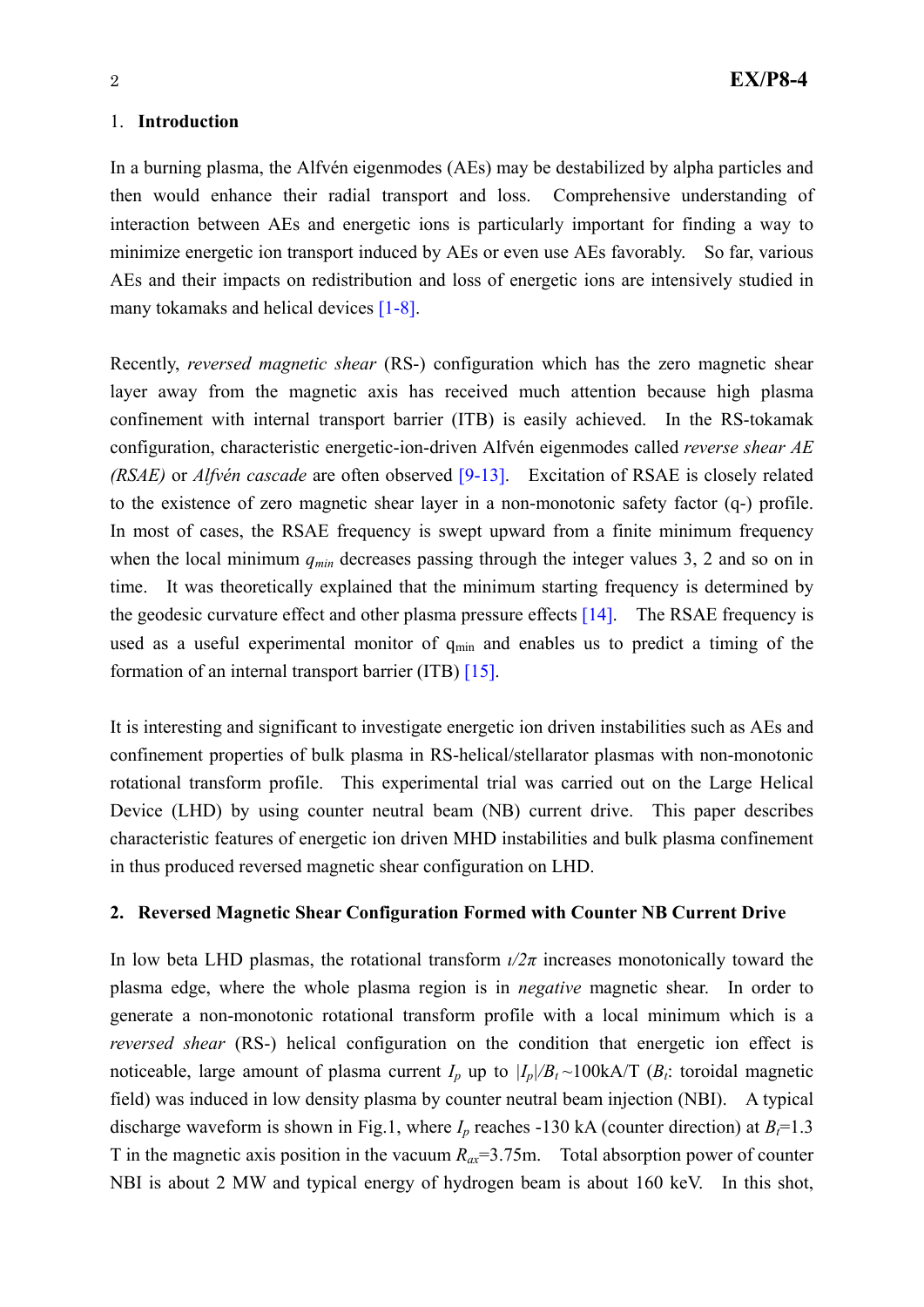

*Fig.1 Typical time evolution of a plasma with large counter plasma current driven by NBI, where*  $B_t = 1.3T$  *and*  $R_{ax} = 3.75m$ *.* 

*example of q-profile in a RT-tokamak. neon gas was puffed into hydrogen plasma to example of q-profile in a RT-tokamak.* minimize NBI power shine-through and



*Fig.2 Time evolution of the rotational transform profiles measured by MSE(thick curves). Thin curve denote the*  $\frac{1}{2}\pi$  *profile in the vacuum field. The dotted curve show an* 

electron return current. The line averaged electron density jumps up by neon gas puffing at t~0.9s, and is kept almost constant throughout a discharge, where the effective charge  $Z_{\text{eff}}$  is estimated to be  $\sim 6$ . Electron temperature profile keeps a parabolic shape having the central value  $T_{e0}$ ~1.2 keV in the constant density phase ( ~2 s < t < ~5s). Electron density profile keeps a hollow profile having  $n_{e0}/n_{emax}$  0.5 in the phase. Note that the parallel beam pressure due to energetic ions is typically  $\sim$ 3 times larger than the bulk pressure in the constant density phase. In this experimental campaign, the rotational transform profile was measure by motional-stark-effect spectroscopy (MSE). Time evolution of measured *ι/2π* profile is shown in Fig.2 for an almost identical shot with that shown in Fig.1. These data clearly indicate a RS-profile where the minimum appears around  $\rho$  -0.4-0.7 and the location moves inward slowly in time. The minimum value  $(\frac{l}{2\pi})_{\text{min}}$  gradually decreases, passing through the rational values  $(\frac{1}{2\pi})_{min}$ =1/2 and 1/3 (i.e.,  $q_{max}$ =2 and 3). The rotational transform in the peripheral region is preferentially reduced by counter-flowing plasma current in the region, when the plasma current is rapidly increased by counter NBI in high electron temperature plasma of large averaged minor radius  $(\sim 0.6$ m). This process transiently produces a non-monotonic rotational transform profile.

### **3. Characteristic MHD Modes Destabilized by Energetic Ions**

In the RS-configuration plasma, two types of characteristic MHD modes were observed in various fluctuation diagnostics. Figure 3 shows a spectrogram of magnetic probe signal. As seen from Fig.3, one is n=1 mode of which frequency is swept downward to upward sequentially, via the minimum frequency. The other is n=0 toroidally symmetric coherent mode. The time evolution of the n=1 mode frequency is explained consistently by the mode frequency inferred from shear Alfvén spectra calculated by AE3D code [16] using the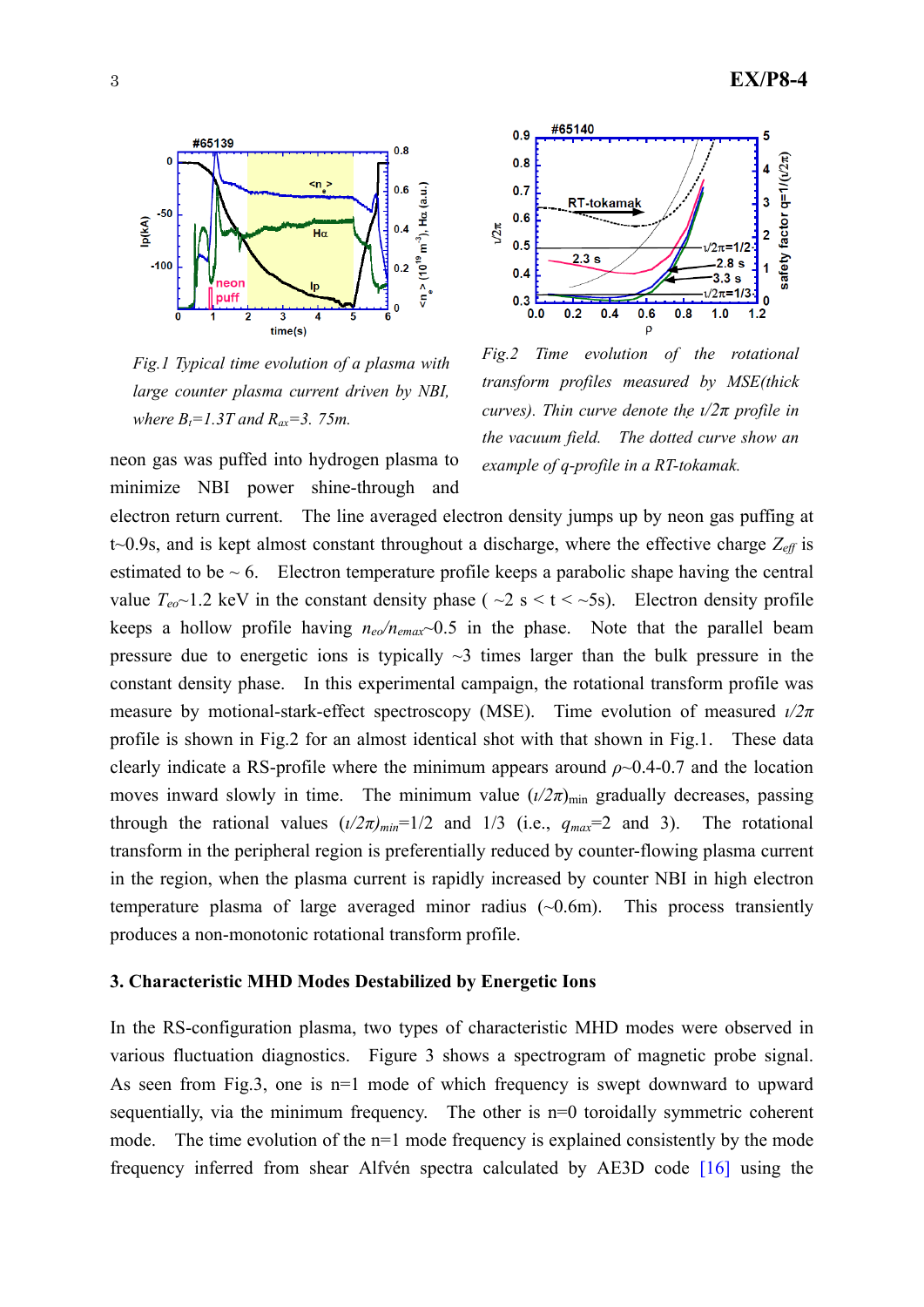experimentally obtained rotational transform and electron density profiles (Fig.4). From these discussions, the n=1 mode has been identified as RSAE for the first time observed in a helical plasma [17]. This frequency sweeping in RSAE clearly indicates the



realization of a non-monotonic  $\iota/2\pi$  profile with a minimum away from the magnetic axis. The frequency of  $n=1$  RSAE having  $m\sim 2$  (m: poloidal mode number) is swept downward till t $\approx$ 2.0s and then swept upward through the minimum ( $\approx$ 18 kHz). The similar time evolution of the frequency of  $n=1/m-3$  RSAE is also seen around t $\sim$ 2.75s. The observed minimum frequency agrees well with the geodesic acoustic mode (GAM) frequency estimated by the kinetic theory for helical plasmas as [18, 19],  $f_{GAM} = \frac{C_{hel}}{2\pi R} \sqrt{\frac{T_e + (7/4)T_i}{C_{Zm}} \sqrt{2 + (t/2\pi)^2}}$  $f_{GAM} = \frac{C_{hel}}{2\pi R} \sqrt{\frac{T_e + (7/4)T_i}{C_Z m_p}} \sqrt{2 + (t/2\pi)^2 F}$ , where *F* and

 $C_{hel}$  respectively denote correction factors dependent on  $T_e/T_i$  and helical field ripple, and are order unity. The factor  $C_z$  stands for an effective enhancement factor of hydrogen mass  $m_i$ due to heavier ion doping such as neon. In the evaluation of  $f_{GAM}$ ,  $F \sim 1$ ,  $C_{hel} \sim 1$  and  $Cz \sim 1.5$ are adopted for the present experimental condition. This mentioned behavior of RSAE frequency is consistent with the theory developed for the RS-tokamak plasma [14]. Note that the frequency sweeping occurs downward and then upward sequentially, while it is uni-directional (upward) in most of RT-tokamak plasmas. This uni-directional sweeping was explained by energetic ion effects [9, 20].



*Fig.4(a) Shear Alfven spectra calculated by AE3D code for the RS plasma shown in Fig.3. (b) Comparison of RSAE frequency calculated by AE3D (black diamonds and circles) with experimental data ( blue and red curves).*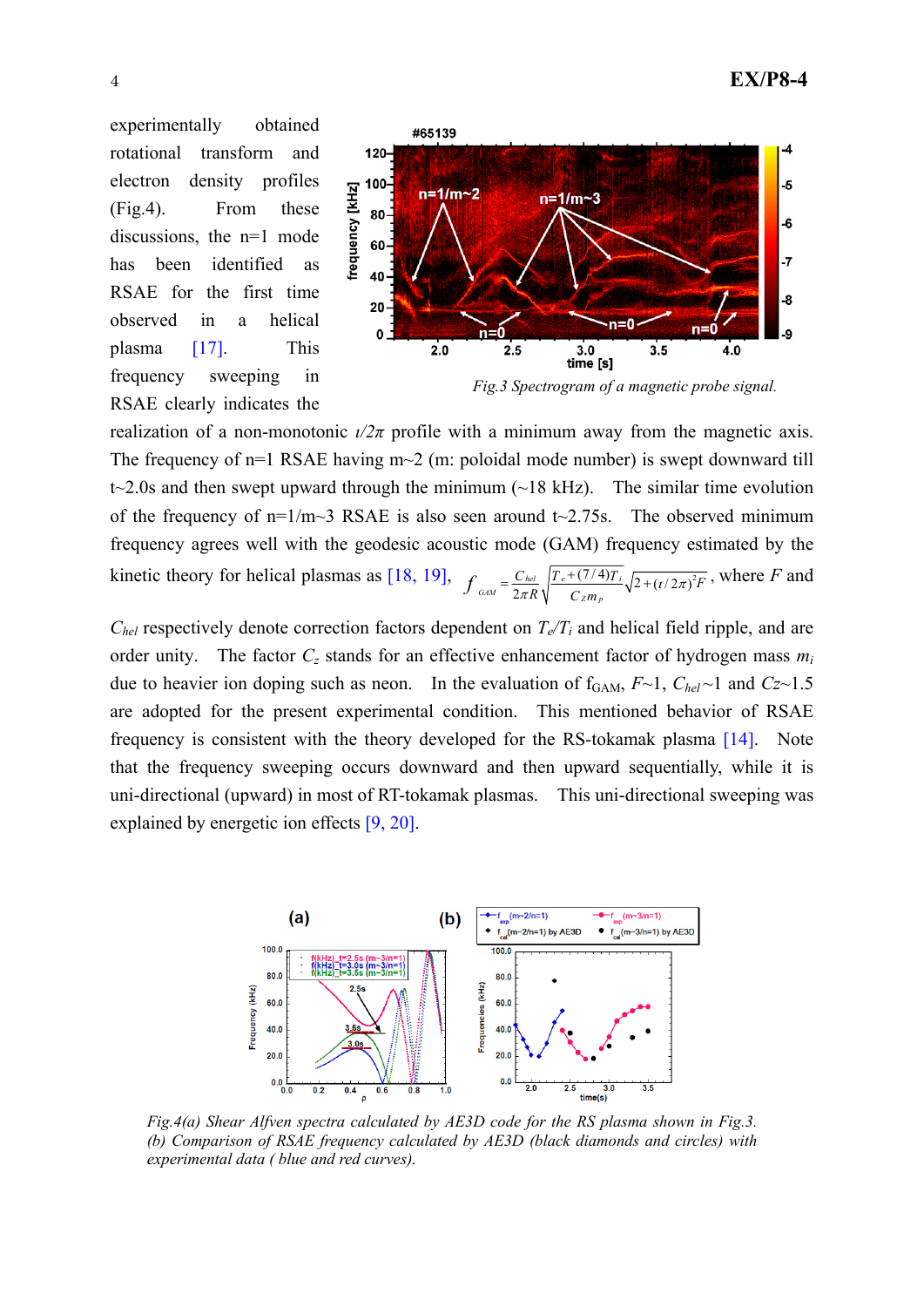The other n=0 coherent magnetic fluctuations has almost constant frequency of  $\sim$ 18 kHz. The frequency is close to the minimum of the RSAE frequency and is comparable to the GAM frequency. The frequency reflects the change in electron temperature *Te*. Figure 5 shows an example where the frequency of n=0 mode decreases, responding to the decrease in *Te* due to cold gas injection, although the dependence on  $T_e$  seems to be stronger than

 $\sqrt{T_e}$  -dependence. The spectrum is split into 2 - 5 spectral lines having n=0 in the latter phase of  $t > 3.1$ s. This is a typical feature of nonlinear effects in energetic ion driven modes [2, 21]. From these investigations, this n=0 mode is thought to be GAM excited by energetic ions. This is similar to the n=0 mode observed in JET tokamak plasma, which was called global GAM [22]. It should be noted that the potential fluctuation amplitude of GAM measured by heavy ion beam probe reaches up to  $\sim 0.8$  kV. So far, the excitation mechanism is not fully understood.

Information of the internal structure of these modes was derived by the correlation analysis between electron cyclotron emission (ECE) signals and magnetic probe (MP) signal. In this experimental campaign, electron temperature fluctuations were not derived because of very weak fluctuation level. Radial profiles of the coherence between ECE and MP data  $\gamma^2_{XY}$  and the phase  $\theta_{XY}$  for  $m\sim 3/n=1$  RSAE at t $\sim 2.5s$  are shown in



*Fig.5 (a)Spectrogram of magnetic probe signal in a RS-plasma with the decrease in n=0 mode frequency. (b) Time evolutions of electron temperature at ρ=0.4, line averaged electron density and plasma current.* 



*Fig.6(a) Radial profiles of the coherence*  $\gamma^2_{XY}$ *and*  $\theta_{XY}$  for the m~3/n=1 RSAE and n=0 GAM at t~2.5s. (b)Radial profiles of  $\gamma^2_{XY}$  and  $\theta_{XY}$  for *the satellite modes with*  $f_+$  *and*  $f_-$ *, which are driven by nonlinear coupling between RSAE and GAM. (c) Eigenfunction of electrostatic potential for m~3/n=1 RSAE calculated by AE3D code.*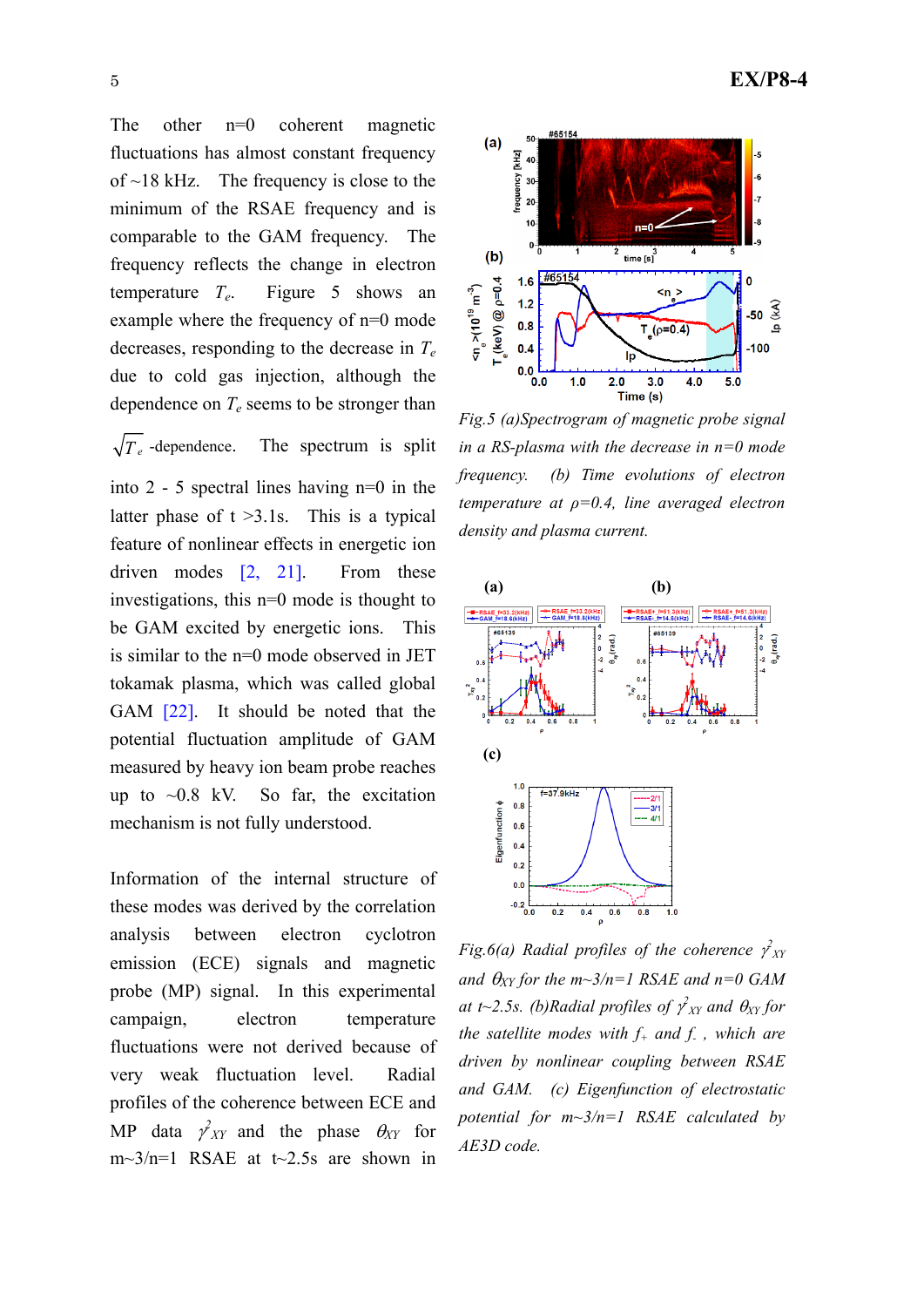Fig.6(a). The  $\gamma^2_{XY}$  has a clear peak around  $\rho \sim 0.4$ . This suggests that the eigenfunction of the radial displacement  $\xi$ , of RSAE has a peak around  $\rho$ ~0.4, because the electron temperature fluctuation caused by shear Alfven wave will be expressed as  $\tilde{T} \approx -\frac{\zeta_r}{r} \frac{U_I}{2\pi r}$  $\tilde{T}_e \approx -\frac{\xi_r}{T_e} \frac{\partial T_e}{\partial r}$ .

An eigenfunction of electrostatic potential for RSAE calculated by AE3D code is shown for the plasma at  $t=2.5s$  in Fig.6(c). This shape is consistent with the experimental data shown in Fig.6(a), because the radial displacement induced by AEs will be approximately expressed

as 
$$
\xi_r \sim -\frac{m}{\omega B} \frac{\phi}{r}
$$
.

In Fig.6(a),  $\gamma_{XY}^2$  and  $\theta_{XY}$  for GAM are also shown. The eigenfunction is inferred to be extended slightly to the interior region, compared with RSAE. Note that both RSAE and GAM overlaps at  $\rho \sim 0.4$  and are expected to couple each other nonlinearly. Actually, other chirping modes of which frequencies are shifted by the GAM frequency are identified in Fig.3, and are thought to be excited through nonlinear coupling between the RSAE and GAM. All these chirping modes have  $n=1$ , because GAM has  $n=0$  and the RSAE has  $n=1$ . Selection rules for the frequency and toroidal mode number are satisfied among the RSAE, GAM and the other mode excited by nonlinear coupling. This fact indicates obvious three-wave

coupling among them. The radial profiles of  $\gamma^2_{XY}$  and  $\theta_{XY}$  for thus driven modes with  $f_{+}$ = $f_{RSAE}$ + $f_{GAM}$  and  $f = f_{RSAE}$ - $f_{GAM}$  are shown in Fig.6(b). It is seen that they are also localized around RSAE and GAM.

#### **4. Bulk Plasma Behaviors**

In the RS-tokamak plasma, the rational surface at the zero magnetic shear layer that separates negative and positive shear region attracts much attention because zonal flow may be easily induced in such peculiar region and may trigger the formation of internal transport barrier. We have also investigated behaviors of bulk plasma in the RS-configuration of LHD, and found an interesting signature of bulk ion and electron temperatures. In the RS plasma, the central electron temperature *Teo* measured by ECE polychromator has a small dip when  $(\frac{l}{2\pi})_{min}$ 



*Fig.7 (a) Time evolution of the central ion temperature, electron temperature at ρ~0.35, line averaged electron density and Hα-emission in the RS configuration. The yellow zone indicate the Tio-rise phase. (b) Spectrogram of magnetic probe signal.*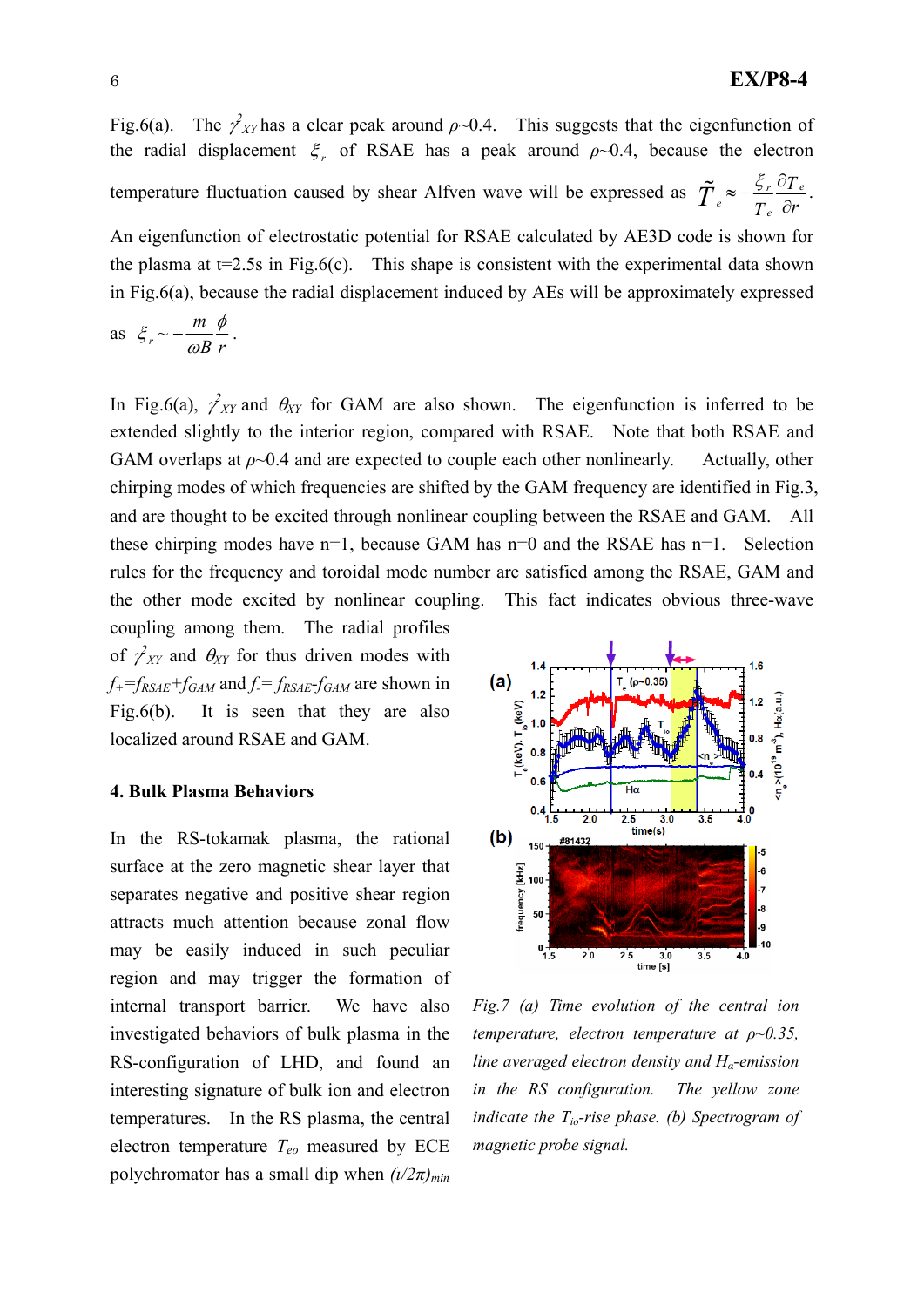passes through the rational values (=1/2 and 1/3) (Fig.7). In particular, when  $(\frac{1}{2\pi})_{min}$  passes 1/3, the central ion temperature  $T_{io}$  measured by soft X-ray crystal spectrometer starts to increase continuously from  $t\sim3.05$  for  $\sim0.35$  s for the time scale much longer than the global energy confinement time( $\sim$ 20ms), and reaches the peak value ( $\sim$ 1.2 keV) of about 1.5 times larger than the initial value. This  $T_{io}$ -rise may link to an ITB formation. However, the rise is suddenly terminated by re-enhanced AEs. The data in Fig.7 have some similarities to the results in DIII-D [15]. In this special shot, time evolution of plasma potential profile was

measured by heavy ion beam probe. Figure 8 shows the time evolution of the change of electrostatic potential for the potential averaged over t=2.0s to 2.1s. This indicates that the potential around the plasma center becomes deeper for the time interval from  $t=3s$  to  $t=3.4s$ . After that, the potential difference gradually decays with the decrease in *Tio*. It is speculated that the enhanced AEs may modify energetic ion orbits and then affect the potential profile.



*Fig.8 Time evolution of the change of plasma potential for that averaged over t=2.0-2.1s measured by heavy ion beam probe, in a RS plasma with the linear rise in Tio.* 

## **5. Summary**

The reversed magnetic shear configuration where the zero magnetic shear layer exists away from the magnetic axis was realized by intense counter NB current drive. The rotational transform profile with a local minimum was confirmed with MSE diagnostics. The RSAE with characteristic frequency sweeping and GAM which are excited by energetic ions were simultaneously detected by magnetic probe array and other fluctuation diagnostics. The time evolution of RSAE frequency and radial structure of RSAE are explained very well with ideal MHD theory. The observed GAM has somewhat global structure in contrast to GAM induced by drift wave turbulence. Thus produced RS-configuration plasma sometimes exhibits a signature of ITB formation in ion temperature or anomalous ion heating. Underlying mechanisms in observed time behaviors of *Tio* , plasma potential and GAM should be clarified as an important future work.

### **Acknowledgements**

Authors acknowledge the technical staffs for LHD operation. This work is supported in part by the LHD project budget (NIFS07ULHH508) and the Grant-in-Aid for Scientific Research from MEXT, No. 16082209 and from JSPS, No. 16656287.